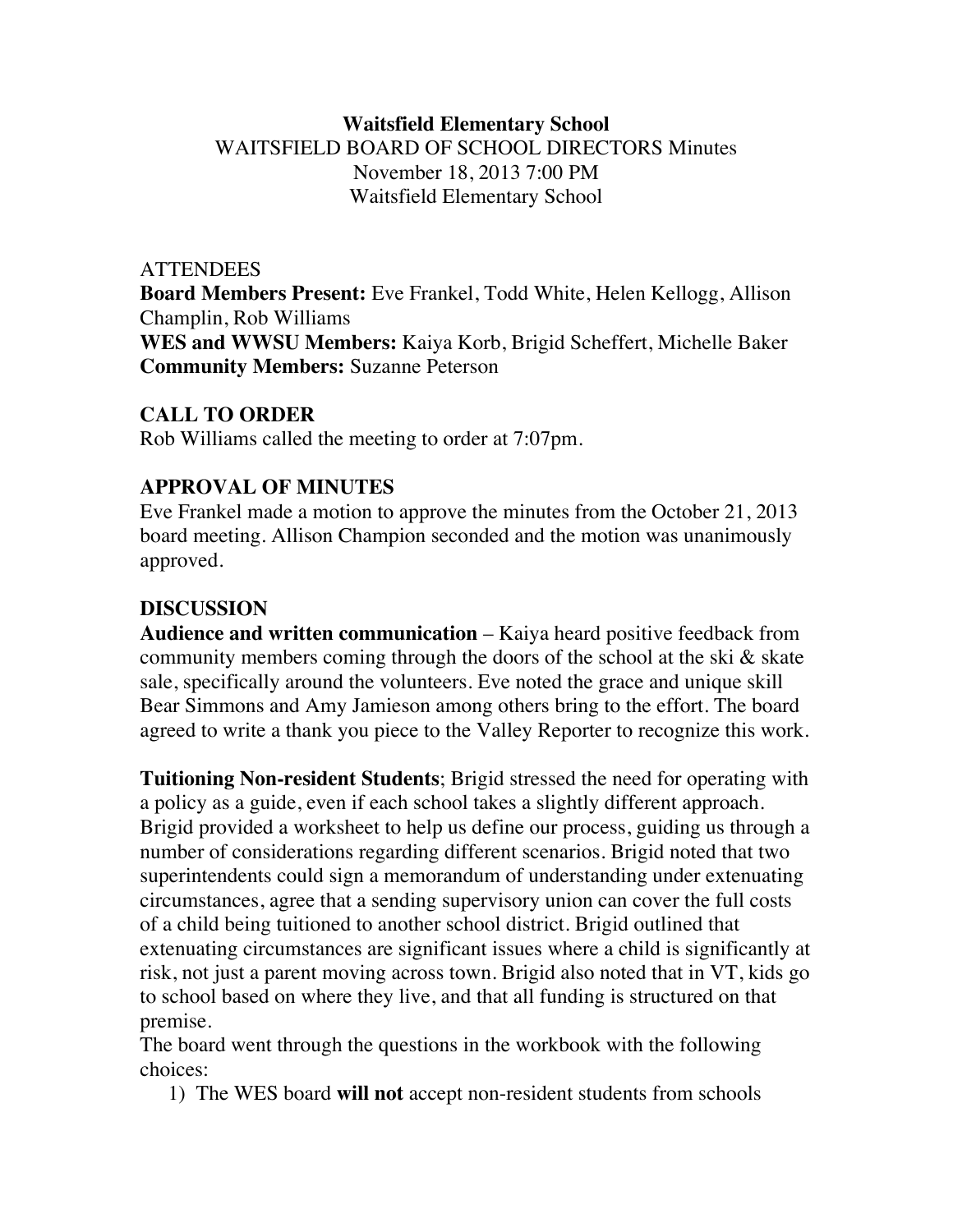within our WWSU.

- 2) The WES board **will not** accept non-resident students from schools outside of the WWSU.
- 3) We **will accept** students on a tuition basis from towns that do not operate a school
- 4) We **do not wish to waive tuition** for non-resident students under any circumstances.
- 5) The board **will not** entertain accepting a student on the first day of school, provided the family can document and confirm residency before 10/1. The board **will allow** a child to stay on for the remaining quarter, with tuition paid or waived, in the event that the family moved.
- 6) The WES board agrees that the Superintendent could enter into an MOU with another superintendent for the health and safety of a student.

**Budget:** Kaiya reviewed an overview of the meaningful budget changes. This is by in large a level service budget, albeit at 5.5% increase. There are no significant increases or decreases of services. One element of the increase is driven by a professional salary increase per the three-year contract started two years ago. Another element of the increase is the continuation of the second kindergarten position, given the large incoming population. The third major element of the budget is increases in technology to keep up with our current equipment. Health insurance is estimated at a 4.5% increase. The Middlebury foreign language program started this year, is being planned for again next year. Finally, there is a 21 student first grade math class anticipated for next year, which will benefit from a second classroom or support person to help give the contact needed in that classroom. The WWSU technical custodian has been a highly efficient resource and should be continued and budgeted accordingly. There is a slight decrease in special education services expected next year. Kaiya anticipated a \$6K contribution toward the deficit from last year, with the assumption that the remaining \$3K will be found within this year.

The board discussed both concerns about class size and whether 20 is too high at the kindergarten or first grade level, technology use and maintenance, and the interactive language program. Rob asked Kaiya to provide several scenarios for the budget at the next meeting.

Kaiya spoke to the capital improvement (maintenance reserve) line being more than the fund balance from the prior year. This will be pulled fully from this year's budget. Kaiya walked through the \$21K items recommended in the capital improvement budget and showed the breadth of needs and the focus of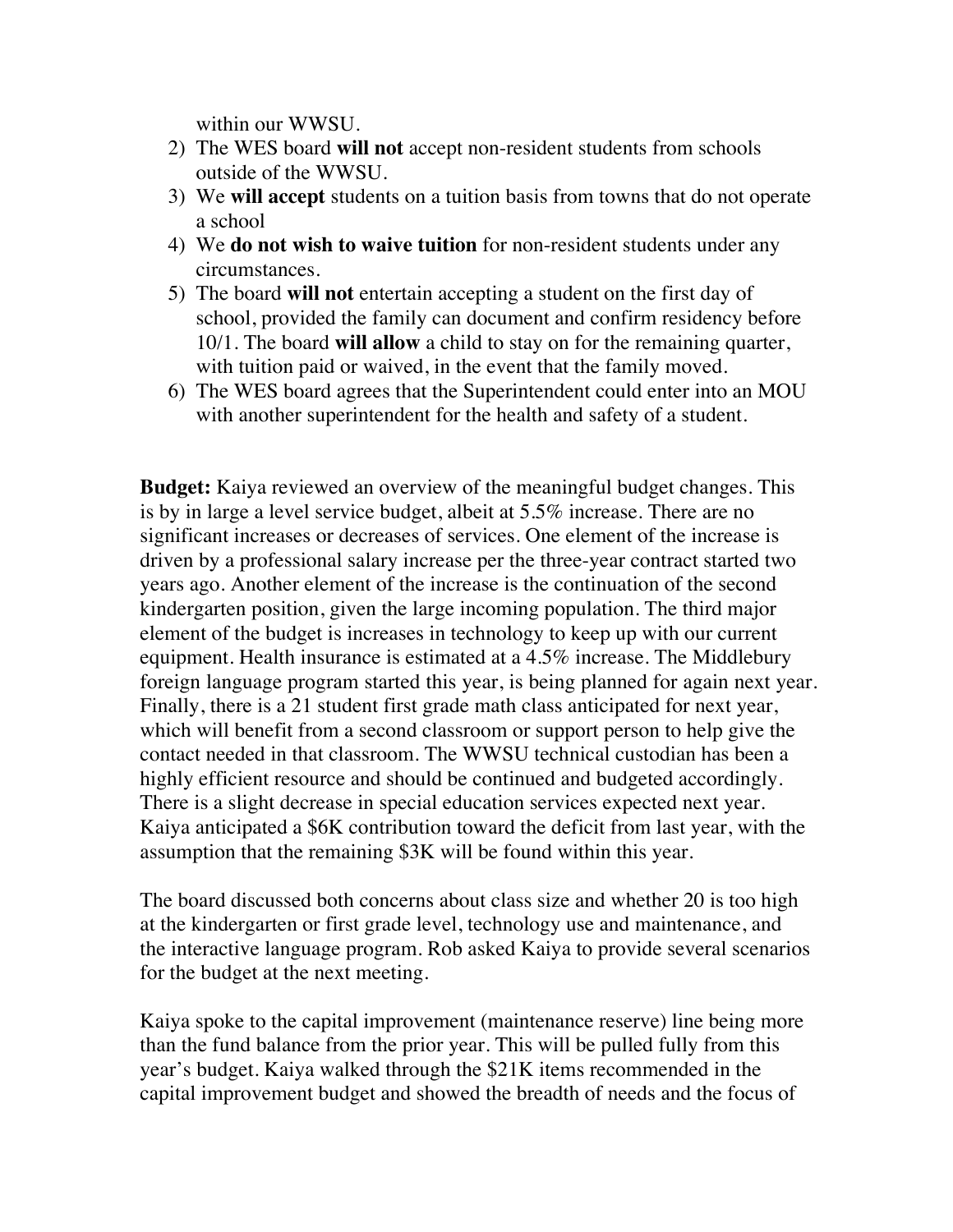her attention for this coming year.

**Board discussion about budget with WES staff and letter to the community:** The board will plan to discuss the budget with the WES staff before the budget is submitted to the town for the annual report. The staff meeting will be January  $7<sup>th</sup>$  at 2:30 pm.

# **ACTION**

**Foodservice agreement with Fayston**: Waitsfield and Fayston met to discuss the level of service. The team noted that the costs are largely fixed through personnel while the food costs are roughly \$1.25 per meal. Fayston would like to review the price two times a year to charge actual costs versus a fixed price. Waitsfield is concerned that we are not having an equitable experience. Fayston is concerned that their taxpayers are subsidizing Waitsfield lunches.

Eve Frankel made a motion to authorize the board chair to approve fiscal year FY2014 Waitsfield food service agreement with Fayston. Todd White seconded and the motion was unanimously approved.

### **REPORTS**

**Financial Report:** Fund balance is slated to be \$2,294. **Principal Report:** The artist residency will be a collaboration with Yestermorrow focused on the building arts. They will focus on building an outdoor classroom, with local landscape architects, masons and other community members. The ski & skate sale was supported by well over 100 volunteers including almost all staff. The  $5<sup>th</sup>$  grade trip to Boston was a wonderful experience. The 5/6 grade play happened with support from the PTA and was terrific. So while assessments remain an important part of the school, they are among the many important things happening in our school.

**WWSU Representative's report:** Eve feels that we are advocates for what happens within our SU. The WWSU has a 32M budget with 381+ employees and 17 buildings and 2443 students. We have a very lean central office and accounting software from the 90s that can't be updated. We have no central HR function unlike other SUs. The WWSU is proposing 11.1% increasing, which equates to a .2% increase for Waitsfield's share. Healthcare is driving that up, as are the negotiated salaries. The WWSU needs a new server and website, each for \$4K. Our SU is minimally staffed relative to other SUs our size and does not outsource negotiation or searches to consultants and contractors.